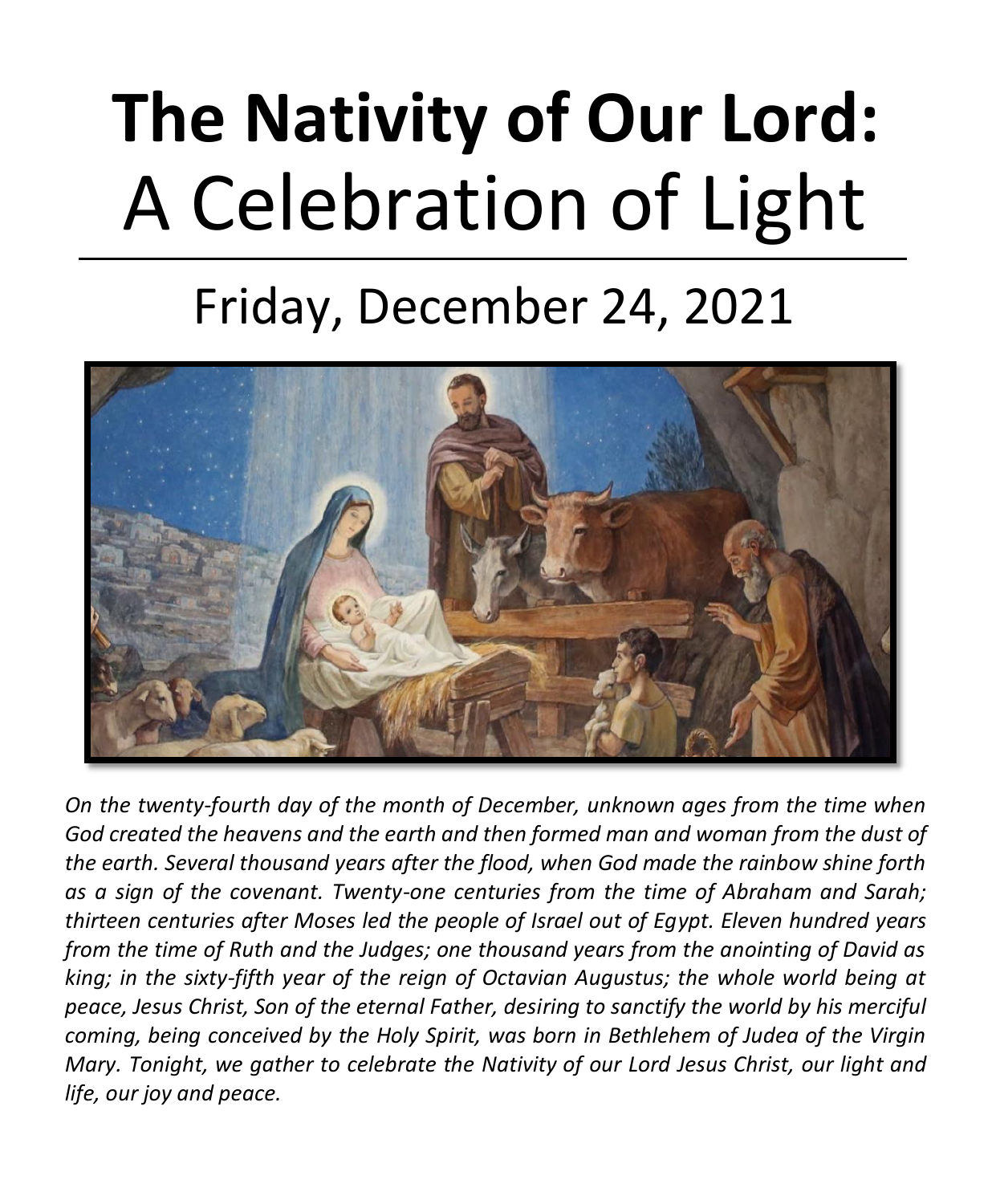*Welcome to worship at Resurrection Lutheran Church of Mankato, MN! On this holy night we hear the familiar story of Jesus' birth in a stable filled with animals. Into a dark and lonely world the Christ-child came — not into a sterile maternity ward, but into the messiness of human life, to look at each of us face to face so that we might know the power of his forgiveness and mercy in our lives.*

# **PRELUDE**

# **THE LIGHTING OF THE ADVENT WREATH AND CHRIST CANDLE**

P: In the name of the Father, and of the Son, and of the Holy Spirit.

# **C: Amen.**

P: The people who walked in darkness have seen a great light.

#### **C: The light shines in the darkness. The darkness did not overcome it.**

P: Those who lived in a land of deep darkness: for them the light comes.

# **C: We have seen Christ's glory, of a father's only son, full of grace and truth.**

P: For a child has been born for us, a son given to us.

# **C: What has come into being in him was life. The life was the light of all people.**

P: Today Christ is born; today salvation has appeared!

# **C: Glory to God in the highest! Alleluia!**

P: Blessed are you, O Lord our God, ruler of the universe. With Mary and Joseph, with the angels and shepherds, and with the animals in the stable we gather around your Son, born for us. Bless us, and fill us with joy and wonder as we light these candles. May Jesus be born in our lives, that we might share his light and love with all the world, for he is our light and our salvation. Blessed be God forever.

#### **C: Amen.**

# **O, COME, ALL YE FAITHFUL**

O come, all ye faithful, joyful and triumphant! O come ye, O come ye to Bethlehem! Come and behold him, born the King of angels; O come, let us adore him, O come, let us adore him, O come, let us adore him, Christ the Lord!

Sing, choirs of angels, sing in exultation, sing, all ye citizens of heaven above: "Glory to God, all glory the highest!" O come, let us adore him, O come, let us adore him, O come, let us adore him, Christ the Lord!

# **CHILDRENS MESSAGE**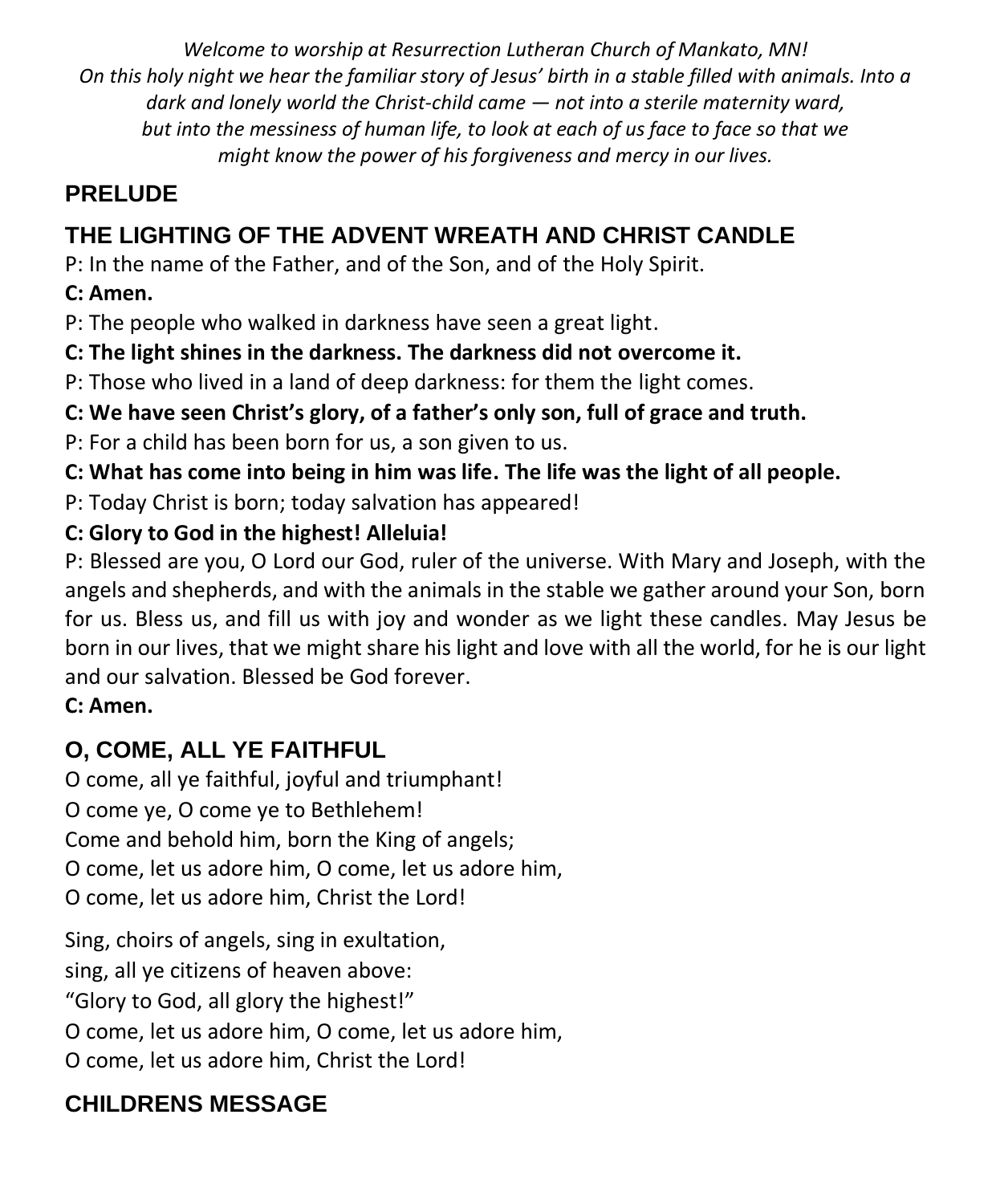#### **THE LIGHT IS NEEDED** *(Gen. 1:27; 2:15-17; 3:1-7,23; Rom. 3:22-23)*

So God created man in His own image, in the image of God he created him; male and female he created them. Then God took the man and put him in the garden of Eden to work it and keep it. And the LORD God commanded the man, saying, "You may surely eat of every tree of the garden, but of the tree of the knowledge of good and evil you shall not eat, for in the day that you eat of it you shall surely die." Now the serpent was more crafty than any other beast of the field that the Lord God had made. He said to the woman, "Did God actually say, 'You shall not eat of any tree in the garden'?" And the woman said to the serpent, "We may eat of the fruit of the trees in the garden, but God said, 'You shall not eat of the fruit of the tree that is in the midst of the garden, neither shall you touch it, lest you die.'" But the serpent said to the woman, "You will not surely die. For God knows that when you eat of it your eyes will be opened, and you will be like God, knowing good and evil." So when the woman saw that the tree was good for food, and that it was a delight to the eyes, and that the tree was to be desired to make one wise, she took of its fruit and ate, and she also gave some to her husband who was with her, and he ate. Then the eyes of both were opened . . . Therefore the LORD God sent them out from the garden of Eden. There is no distinction: for all have sinned and fall short of the glory of God.

#### **HARK! THE HERALD ANGELS SING**

Hark! the herald angels sing, "Glory to the newborn King; peace on earth and mercy mild, God and sinners reconciled!" Joyful, all ye nations, rise; join the triumph of the skies; with the angelic hosts proclaim, "Christ is born in Bethlehem!" Hark! the herald angels sing, "Glory to the newborn King!"

Hail the heaven-born Prince of Peace! Hail the Sun of Righteousness! Light and life to all he brings, ris'n with healing in his wings. Mild, he lays his glory by, born that man no more may die, born to raise the sons of earth, born to give us second birth. Hark! the herald angels sing, "Glory to the newborn King!"

#### **THE LIGHT IS PROMISED** *(Gen. 3:14-15; Num. 24:16-17; Isa. 7:14; 9:2,6)*

The LORD God said to the serpent, "Because you have done this . . . I will put enmity between you and the woman, and between your offspring and her offspring; He shall bruise your head, and you shall bruise His heel." The oracle of him who hears the words of God, and who knows the knowledge of the Most High, who sees the vision of the Almighty . . . I see Him, but not now; I behold Him, but not near: a star shall come out of Jacob, and a scepter shall rise out of Israel. Therefore the LORD Himself will give you a sign. Behold,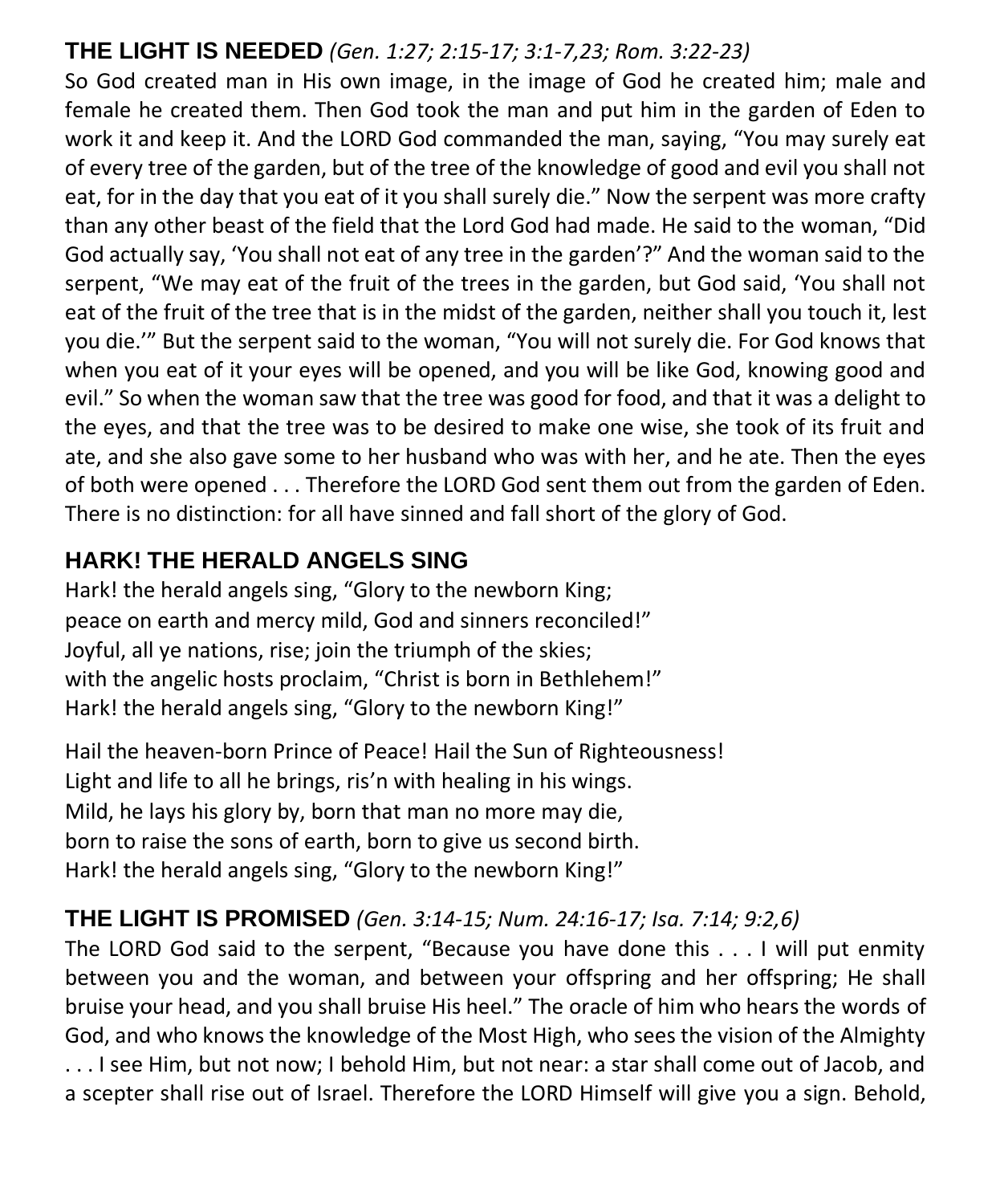the virgin shall conceive and bear a Son, and shall call His name Immanuel. The people who walked in darkness have seen a great light; those who dwelt in a land of deep darkness, on them has light shined . . . For to us a Child is born, to us a Son is given; and the government shall be upon His shoulder, and His name shall be called Wonderful Counselor, Mighty God, Everlasting Father, Prince of Peace.

## **THE FIRST NOEL**

The first Noel the angel did say was to certain poor shepherds in fields as they lay; in fields where they lay keeping their sheep, on a cold winter's night that was so deep. Noel, Noel, Noel, Noel, born is the King of Israel.

They looked up and saw a star shining in the east, beyond them far; and to the earth it gave great light, and so it continued both day and night. Noel, Noel, Noel, Noel, born is the King of Israel.

# **THE LIGHT IS ANNOUNCED** *(Luke 1:26-35, 27)*

The angel Gabriel was sent from God to a city of Galilee named Nazareth, to a virgin betrothed to a man whose name was Joseph, of the house of David. And the virgin's name was Mary. And he came to her and said, "Greetings, O favored one, the Lord is with you!" But she was greatly troubled at the saying, and tried to discern what sort of greeting this might be. And the angel said to her, "Do not be afraid, Mary, for you have found favor with God. And behold, you will conceive in your womb and bear a Son, and you shall call His name Jesus. He will be great and will be called the Son of the Most High. And the Lord God will give to Him the throne of His father David, and He will reign over the house of Jacob forever, and of His kingdom there will be no end." And Mary said to the angel, "How will this be, since I am a virgin?" And the angel answered her, "The Holy Spirit will come upon you, and the power of the Most High will overshadow you; therefore the Child to be born will be called holy – the Son of God. . . For nothing will be impossible with God."

# **SPECIAL MUSIC**

# **THE LIGHT IS BORN** *(Luke 2:1-7)*

In those days a decree went out from Caesar Augustus that all the world should be registered. This was the first registration when Quirinius was governor of Syria. And all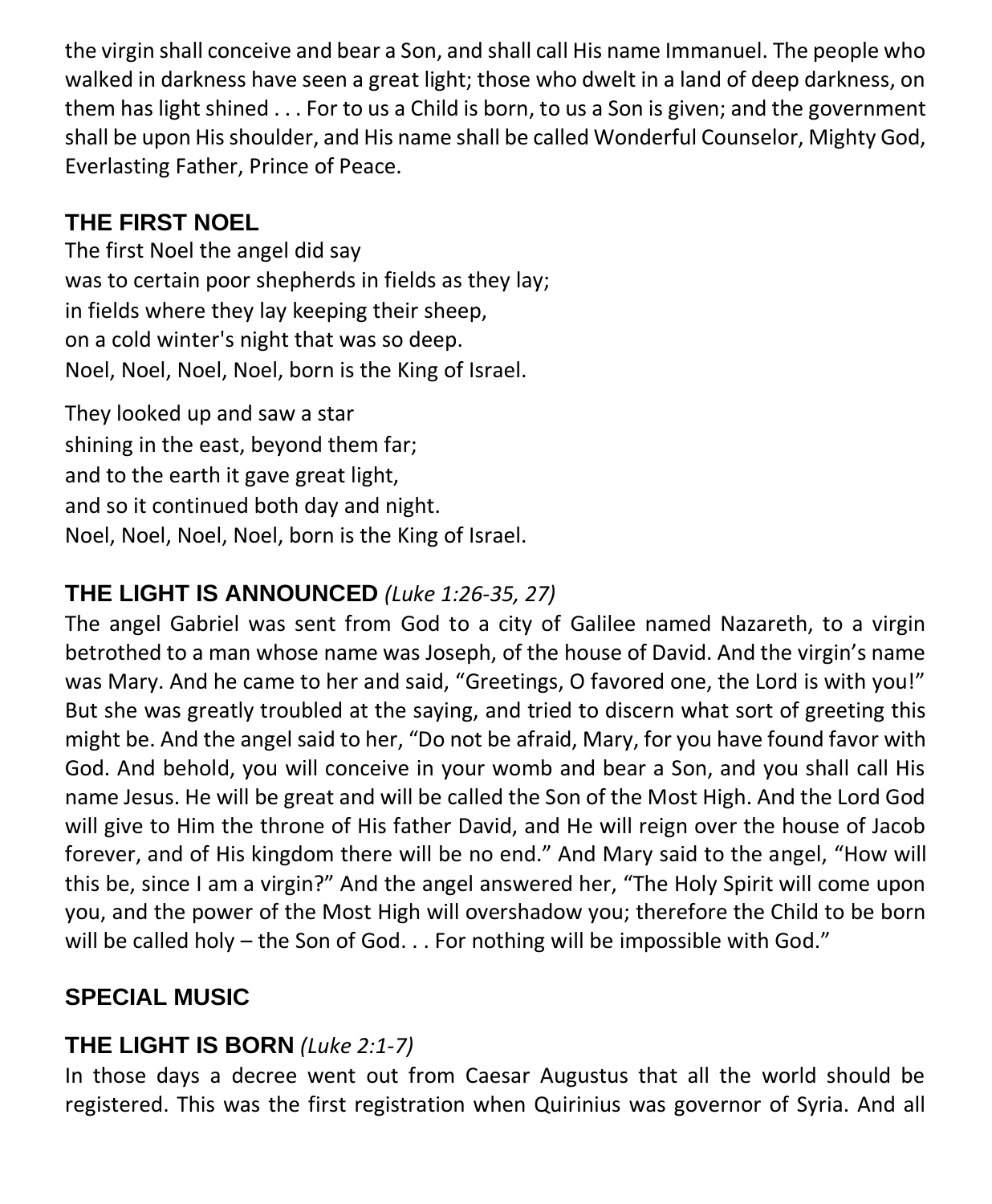went to be registered, each to his own town. And Joseph also went up from Galilee, from the town of Nazareth, to Judea, to the city of David, which is called Bethlehem, because he was of the house and lineage of David, to be registered with Mary, his betrothed, who was with child. And while they were there, the time came for her to give birth. And she gave birth to her firstborn son and wrapped Him in swaddling cloths and laid Him in a manger, because there was no place for them in the inn.

#### **O LITTLE TOWN OF BETHLEHEM**

O little town of Bethlehem, how still we see thee lie! Above thy deep and dreamless sleep the silent stars go by. Yet in thy dark streets shineth the everlasting Light; the hopes and fears of all the years are met in thee tonight.

O holy Child of Bethlehem, descend to us, we pray. Cast out our sin and enter in; be born in us today. We hear the Christmas angels the great glad tidings tell; O come to us, abide with us, our Lord Emmanuel.

# **THE LIGHT IS PROCLAIMED** *(Luke 2:8-20)*

And there were shepherds in the field, keeping watch over their flock by night. And an angel of the Lord appeared to them, and they were filled with fear. And the angel said to them, "Fear not, for behold, I bring you good news of great joy that will be for all the people. For unto you is born this day in the city of David a Savior who is Christ the Lord. And this will be a sign for you: you will find a baby wrapped in swaddling cloths and lying in a manger." And suddenly there was with the angel a multitude of the heavenly host praising God and saying, "Glory to God in the highest, and on earth peace among those with whom He is pleased!" When the angels went away from them into heaven, the shepherds said to one another, "Let us go over to Bethlehem and see this thing that has happened." And they went with haste and found Mary and Joseph, and the baby lying in a manger. And when they saw it, they made known the saying that had been told them concerning this child. And all who heard it wondered at what the shepherds told them. But Mary treasured up all these things, pondering them in her heart. And the shepherds returned, glorifying and praising God for all they had heard and seen, as it had been told them.

#### **CHRISTMAS EVE MEDITATION THE WORDS OF INSTITUTION**

**COMMUNION DISTRIBUTION**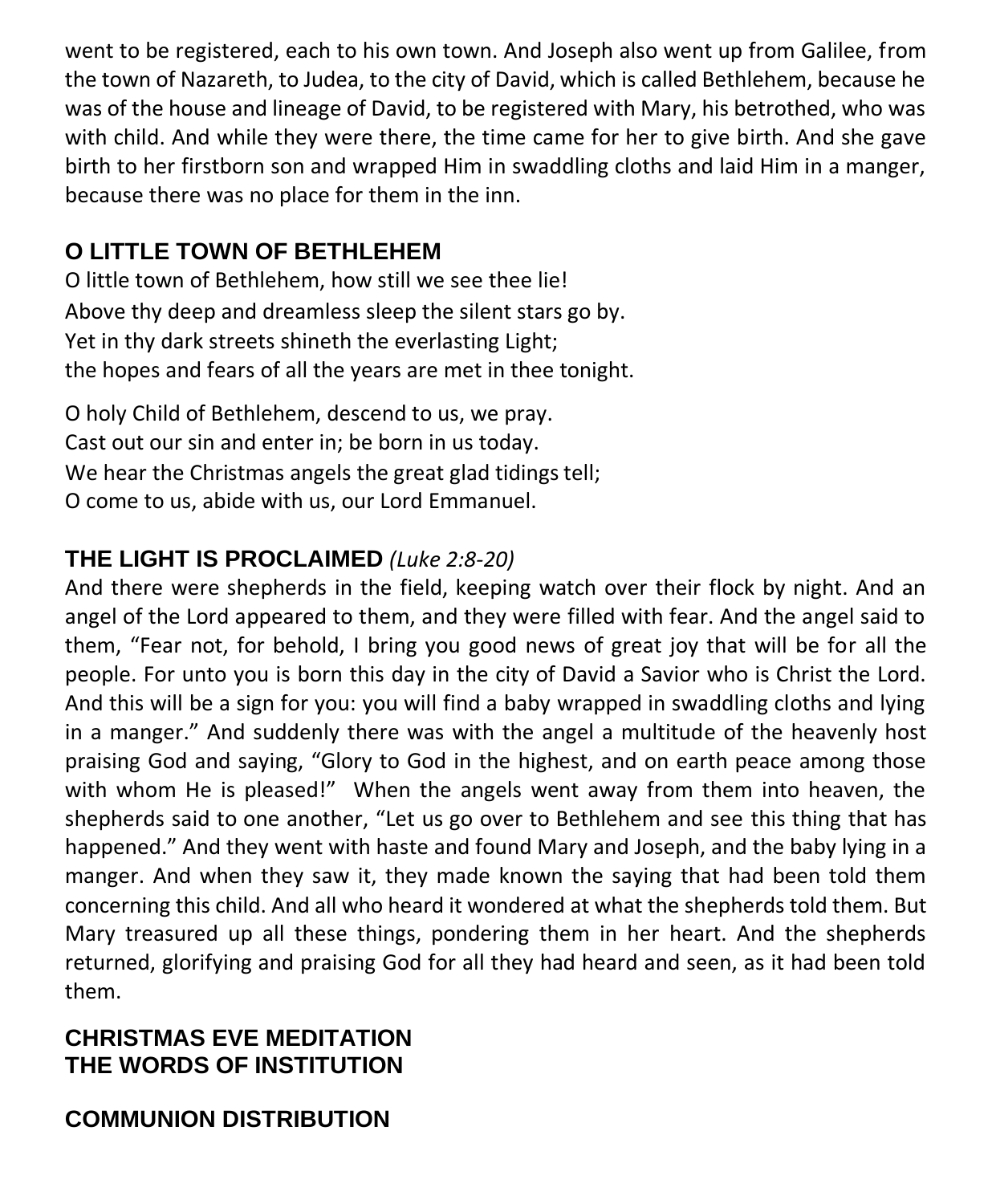*All who are baptized, have been instructed properly, and trust God's Word are welcome to communion, where our Lord is truly present, offering his gifts of forgiveness and eternal life.* 

# **THE LIGHTING OF CANDLES** *(John. 1:1-5, 14; 3:16-17)*

In the beginning was the Word, and the Word was with God, and the Word was God. He was in the beginning with God. All things were made through him, and without him was not any thing made that was made. In him was life, and the life was the light of men. The light shines in the darkness, and the darkness has not overcome it. And the Word became flesh and dwelt among us, and we have seen his glory, glory as of the only Son from the Father, full of grace and truth. For God so loved the world, that he gave his only Son, that whoever believes in him should not perish but have eternal life. For God did not send his Son into the world to condemn the world, but in order that the world might be saved through him.

#### **SILENT NIGHT, HOLY NIGHT**

Silent night! Holy night! All is calm, all is bright 'round yon virgin mother and child! Holy infant, so tender and mild, sleep in heavenly peace, sleep in heavenly peace.

Silent night! Holy night! Shepherds quake at the sight. Glories stream from heaven afar, heavenly hosts sing: "Alleluia! Christ the Savior is born! Christ the Savior is born!"

Silent night! Holy night! Son of God, love's pure light, radiant beams from thy holy face with the dawn of redeeming grace, Jesus, Lord, at thy birth! Jesus Lord, at thy birth!

#### **BENEDICTION**

P: May the God of the angels, who heralded Christ's birth, bring joy to your heart this night and always.

#### **C: Amen.**

P: May the God of grace, who gave his only Son to be born for you, fill your life with the peace of Christ.

#### **C: Amen.**

P: May Emmanuel, God with us, dwell among us in God the Holy Spirit, until we are brought into God's eternal kingdom.

#### **C: Amen.**

P: May Almighty God, Father, Son, and Holy Spirit bless you now and always.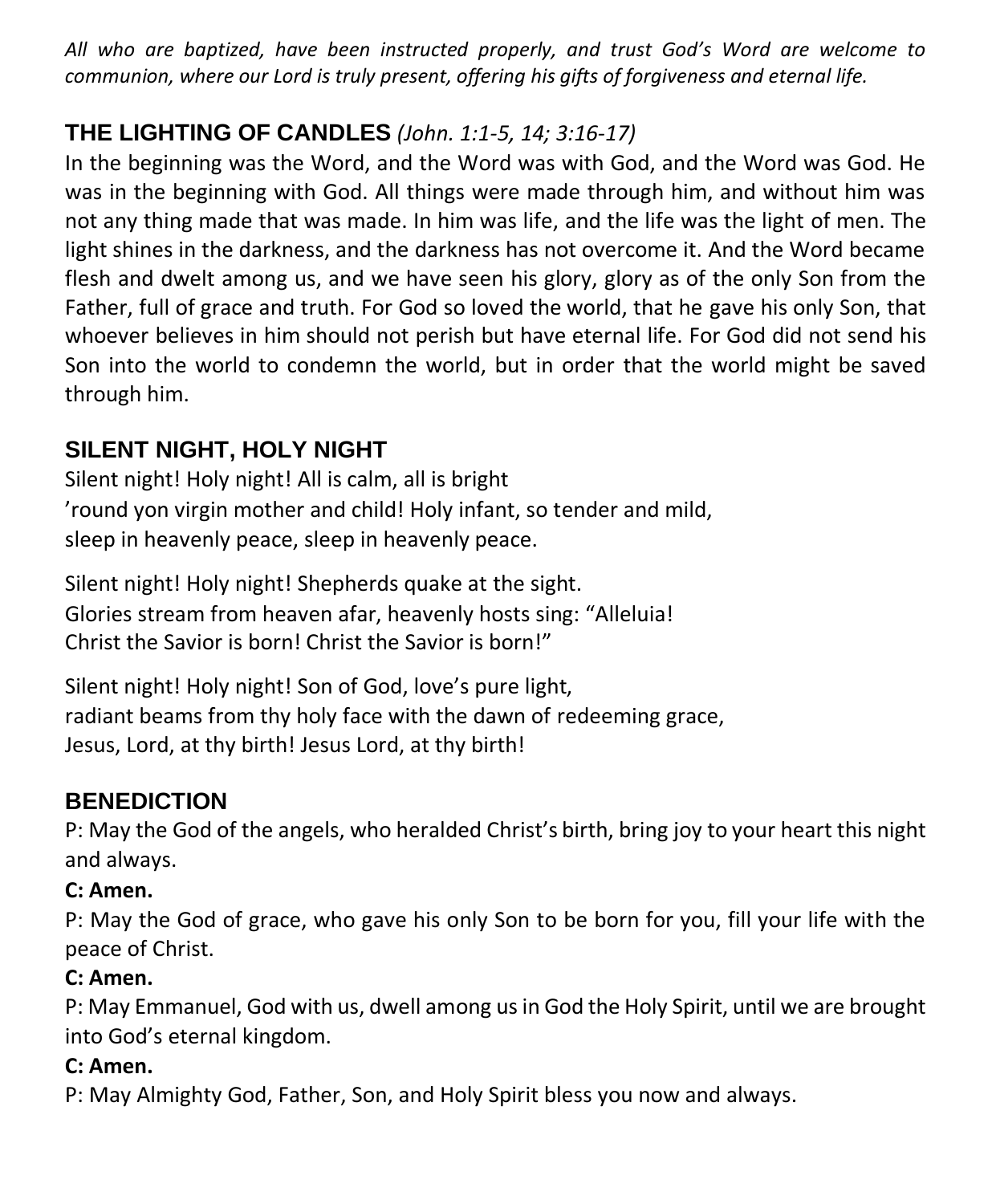#### **C: Amen.**

#### **JOY TO THE WORLD**

Joy to the world! the Lord is come: let earth receive her King. Let every heart prepare him room, and heaven and nature sing, and heaven and nature sing, and heaven, and heaven and nature sing.

Joy to the world! the Savior reigns: let all their songs employ, while fields and floods, rocks, hills, and plains repeat the sounding joy, repeat the sounding joy, repeat, repeat the sounding joy.

He rules the world with truth and grace, and makes the nations prove the glories of his righteousness and wonders of his love, and wonders of his love, and wonders, wonders of his love.

# **THE SENDING**

P: Go in peace! Jesus Christ has been born for you - for your salvation, your forgiveness, and your eternal life.

**C: Amen.**

**POSTLUDE**



# IN ACKNOWLEDGEMENT *The beauty of our Sanctuary this Christmas Eve night is made possible, in part,*